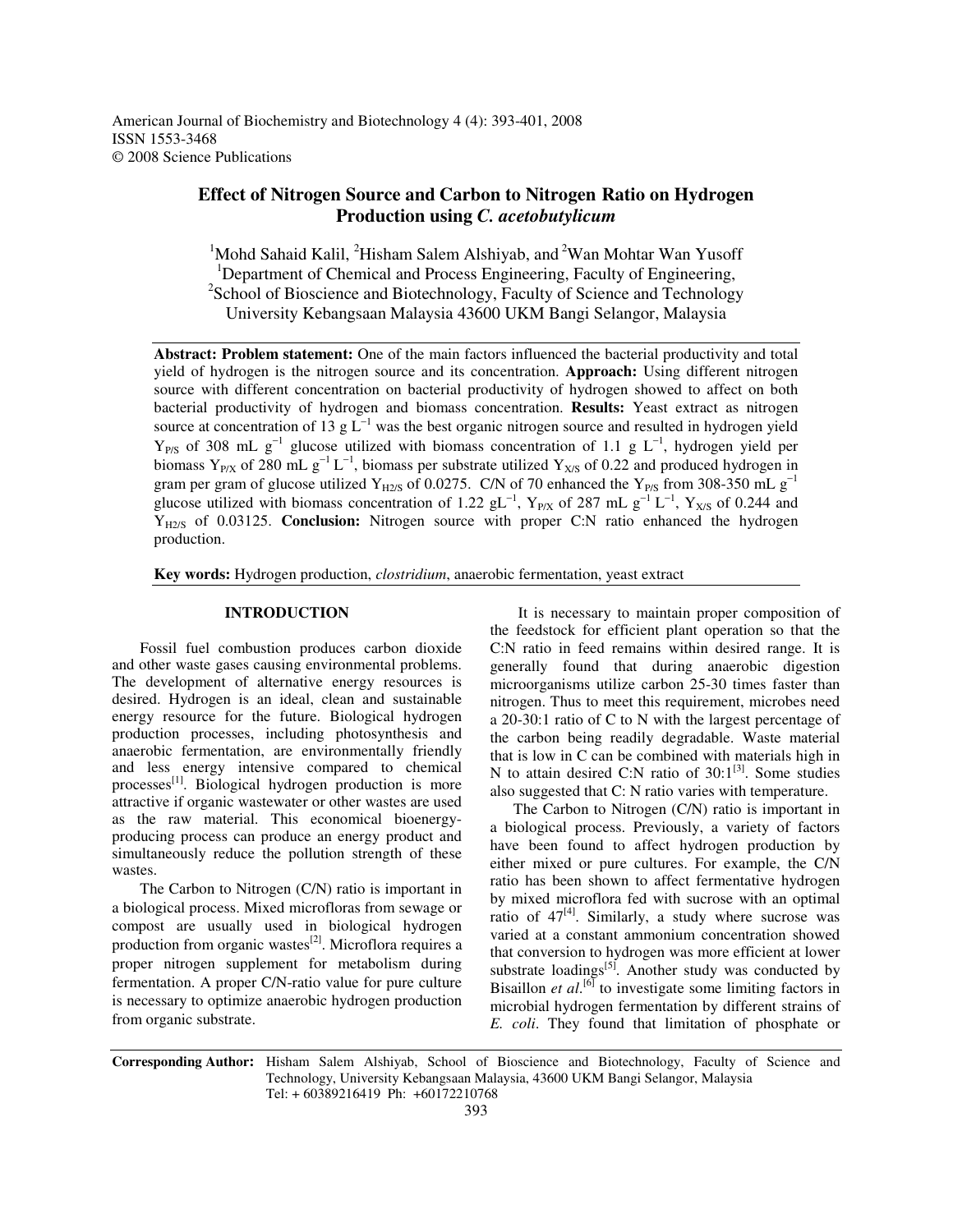sulfate was without great effect. However, strains showed the highest yield of hydrogen per glucose when cultured at limiting concentrations of either ammonia or glucose. They reasoned the enhancement of production to C/N ratio on culture medium.

This study was aimed to improve RCM medium for hydrogen production specifically to investigate the effect of nitrogen source and C/N-ratio of the fermentation medium on hydrogen production using *C. acetobutylicum* NCIMB13357.

# **MATERIALS AND METHODS**

It was shown from the composition of RCM media that RCM have two main kinds of sugar glucose and soluble starch and the hydrogen produced related to both sugars. Due to that variation in the results and we cannot refer the final byproducts to one kind of sugar. For above reason, the first priority was to formulate new medium for hydrogen production using *C. acetobutylicum* NCIMB13357 and it was used RCM medium components as a basic components to formulate new medium for hydrogen production using this bacterium species. It's well known that glucose is the easiest monosaccharide to be used as energy source. New formulated medium have all RCM medium components but with glucose as sole carbon source, with fixed concentration as in RCM medium 5  $g L^{-1}$ . Furthermore in RCM medium, three main organic nitrogen compounds were used as nitrogen source, peptone 10 g  $L^{-1}$ , Yeast extract 3 g  $L^{-1}$  and meat extract 10 g  $L^{-1}$ . For the nitrogen source, different nitrogen source we study to find out the best nitrogen source for hydrogen production by using *C. acetobutylicum* NCIMB 13357.

To study the effect of nitrogen source it was started use this formula have the following composition in g  $L^{-1}$ : Glucose (5), one of the following organic nitrogen source (Yeast Extract/ Trypton/ Peptone) (13), Sodium chloride (5), Sodium acetate (3), L-Cystine. HCl 1.0 and bacteriological agar 0.5. In the first step it is used only organic nitrogen source 13  $gL^{-1}$ , then for comparison we used inorganic nitrogen source to find the best source of nitrogen for maximum hydrogen production by *C. acetobutylicum* NCIMB13357. Finally to find out the proper C/N ratio in fermentation medium. C/N ratio determination was determined the nitrogen concentration of proper nitrogen source using Kjeldahl method<sup>[9]</sup>

**Microorganism and culture conditions:** *C. acetobutylicum* NCIMB 13357 was purchased from a British culture collection, NCIMB Ltd. Scotland, UK. The bacterium was cultivated in anaerobic condition in Reinforced Clostridial Medium (RCM) for 24 h at 30°C. Liquid medium of RCM was used for inoculum preparation. Measuring an optical density at 600 nm using a spectrophotometer monitored the growth of culture in RCM. Only inoculum with Optical Density (OD) values greater than 0.4-0.6 after 18 h cultivation was used as inoculum. An inoculum of 10% v/v was used throughout this work. Batch fermentation was carried out at a working volume of 100 mL in 500 mL rector bottles at 30ºC, each medium was seeded with a 10% inoculum inside anaerobic cabinet and sparged with nitrogen gas 99.9% then was tightly closed. The culture pH was not controlled during fermentation and the initial pH was fixed to 7.0 before sterilization process. To quantify  $H_2$ , gas produced during fermentation was recorded at the end of its production. The evolved gas was collected in a gas collection inverted cylinder, and the volume of evolved gas was measured at room temperature by the water displacement method $^{[7]}$  in a graduated cylinder that had been filled with water of pH 3 or less in order to prevent dissolution of the gas components

**Cultivation medium:** The medium we start used have the following composition in  $(g L^{-1})$ : Glucose (5), one of the following organic nitrogen source (Yeast Extract/ Trypton/ Peptone) (13), Sodium chloride (5), Sodium acetate (3), L-Cystine. HCl (1.0), Agar (0.5).

**Analytical methods:** The gas composition was determined by gas chromatography (Shimadzu Co., Kyoto, GC-8A) under the following conditions: column: Porapack-Q, carrier gas: Nitrogen, flow rate: 33 m  $L^{-1}$  min: Column temperature: 50°C, injection temperature: 100ºC, detector temperature: 50ºC, detector: Thermal Conductivity Detector (TCD). The cell biomass concentration was estimated as Dry Cell Weight (DCW) by measuring the optical density spectrophotometrically at wavelength of 660nM, and related the optical density to DCW. The reducing-sugar (glucose) content of the medium was also estimated using Miller method<sup>[8]</sup>. The glucose concentration in the medium was measured using 3, 5 dinitrosalicylic acid (DNS) assay for total reducing sugars. A 1 mL of the sample and 2 mL of the DNS reagent mixture were mixed together in a test tube. The mixtures were placed in a boiling water bath for 5 min and then diluted with 10mL of distilled water. The absorbance at OD 550 nM for all samples was recorded and the glucose concentration was calculated from standard curve.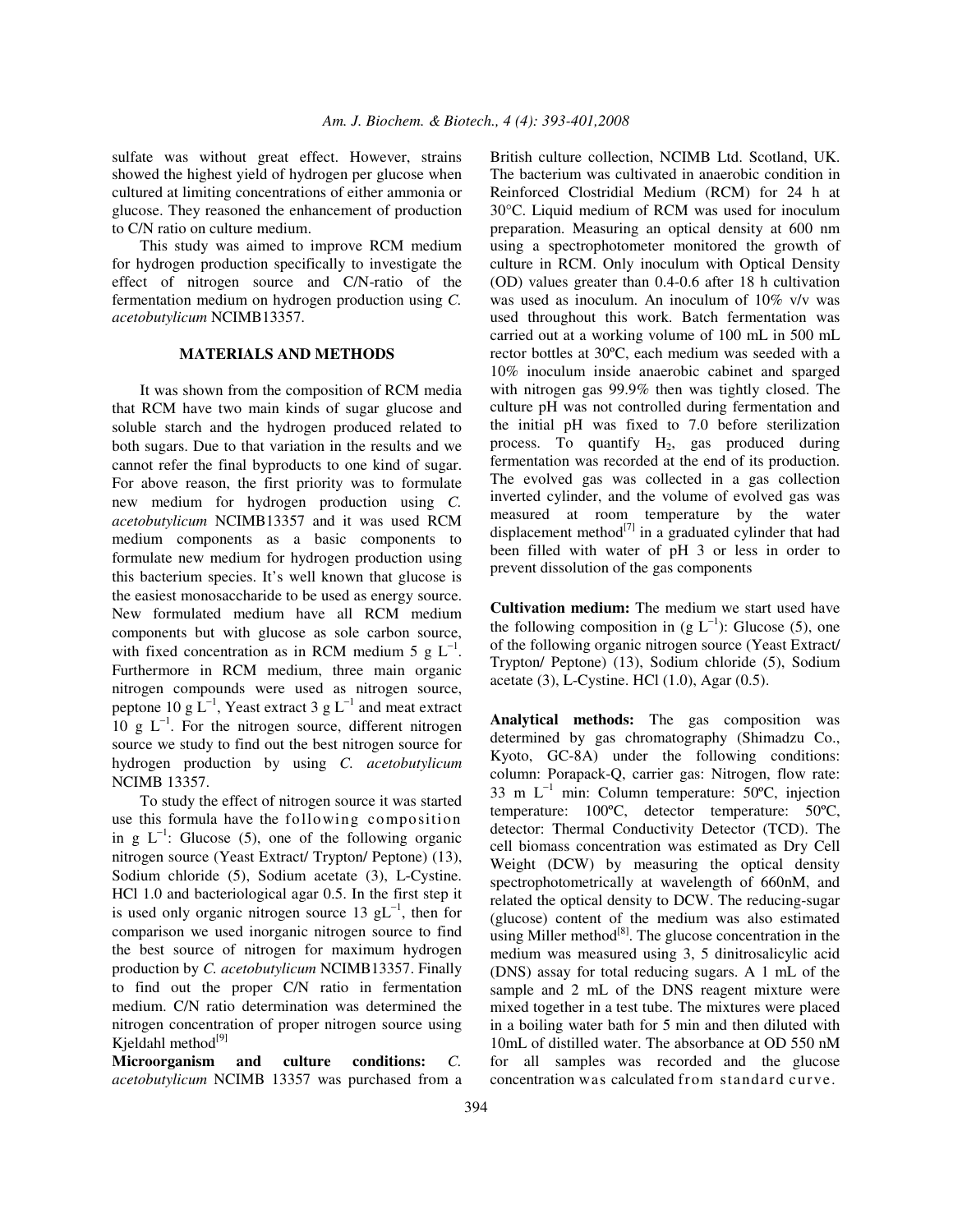Individual batch experiments were observed until the hydrogen production from each bottle stopped.

Nitrogen content determination for (C/N) ratio by Kjeldahl method<sup>[9]</sup>. Final medium pH was measured by pH meter (Mettler Toledo). All of these data were the average (mean) of three trials.

# **RESULTS**

**Effect of nitrogen source on hydrogen production:** It was noted that investigators have reported  $H<sub>2</sub>$  yield as mol  $H_2$  per mol substrate, mol  $H_2$  per gram substrate or H<sup>2</sup> produced mL per gram substrate; hence, for ease of comparison with values reported, the  $H<sub>2</sub>$  yields were all converted to  $H_2$  produced mL per gram substrate utilized compared with the  $H<sub>2</sub>$  yield produced from glucose utilized.

Gas analysis by the GC-TCD showed that the percentage of hydrogen in produced gas was 64.5%. Following this percentage, the results shown in Table 1 indicated that using RCM medium for hydrogen production by *C.acetobutylicum* NCIMB13357 gave  $_{\rm maximum}$  hydrogen of 1400 mLL<sup>-1</sup> and this value was for two main carbon sources which were  $5 \text{ gL}^{-1}$  glucose and 1 g  $L^{-1}$  soluble starch with maximum  $H_2$ productivity of 63.5 mL  $L^{-1}$  h<sup>-1</sup>. Compared with above results obtained using RCM medium, the new medium as shown in Table 2 and 3 using 5  $g L^{-1}$  of glucose gave maximum of 308 mL  $g^{-1}$  glucose utilized with maximum productivity of 55 mL  $L^{-1}$  h<sup>-1</sup>. Hydrogen yield was higher than obtained from RCM medium whereas hydrogen productivity was lower than RCM medium due to carbon source in its composition (glucose and soluble starch) whereas the new medium used have only glucose with same concentration as in RCM. The results shown in Table 2 and 3 indicated that the hydrogen production was affected by the source of organic nitrogen. By using 13 g  $L^{-1}$  of organic nitrogen, yeast extract gave the highest  $H_2$  yield with maximum productivity than other organic source. For comparison the results shown in Table 4 and 5 illustrated that the organic nitrogen source enhanced bacterial growth as well as hydrogen production than inorganic source.

The maximum hydrogen yield as shown in Fig. 1a indicated that the highest  $H_2$  yield (308, 258 and 228)  $mLg^{-1}$  glucose utilized) was obtained by using 13 gL<sup>-1</sup> yeast extract, peptone and trypton respectively. Compared with inorganic nitrogen source, the results shown in Fig. 1d and f indicated that organic nitrogen source was better for hydrogen production as well as bacterial growth. The highest hydrogen yield of 308 mL  $g^{-1}$  glucose utilized was obtained using 13 g L<sup>-1</sup> yeast extract with maximum biomass concentration of 1.1 g  $L^{-1}$ . It was observed from the above results that nitrogen source had a marked effect on  $H_2$  production.

In general,  $H_2$  production by cultures supplemented with organic nitrogen as shown in Fig. 1e was higher than those supplemented with inorganic nitrogen sources.

Cultures supplemented with yeast extract, peptone and tryptone produced higher  $H<sub>2</sub>$  yields. Among these sources, yeast extract was the best source of nitrogen for hydrogen production and these results agreed with the finding of  $\text{Lay}^{[10]}$  he found that the cultures supplemented with yeast extract, tryptone and peptone produced higher  $H_2$  yields with near complete sugar consumption among these sources, yeast extract was the best source of nitrogen for hydrogen production, they reasoned that yeast extract facilitated the highest production rate.

Table 1: Hydrogen production by *C.acetobutylicum* NCIMB13357 using RCM medium.  $Y_{H2}$  (mL  $L^{-1}$ ), [Biomass] (gL<sup>-1</sup>). Biomass production  $L^{-1}$  culture,  $Y_{P/X}$  (mL  $g^{-1}$ ): (H<sub>2</sub> mL  $g^{-1}$ 

|                                                  | Biomass/). H <sub>2</sub> P (mL $L^{-1}$ h <sup>-1</sup> ) |                    |           |           |  |
|--------------------------------------------------|------------------------------------------------------------|--------------------|-----------|-----------|--|
| $H2$ P                                           |                                                            | ${\rm Y}_{\rm H2}$ | [Biomass] | $Y_{P/X}$ |  |
| <b>RCM</b>                                       | 1400<br>63.5<br>14                                         |                    |           | 200       |  |
| Inoculum size $10\%$ (v/v), I pH. 7.0, Temp 30°C |                                                            |                    |           |           |  |

Table 2: Hydrogen production by *C.acetobutylicum* NCIMB13357 with different organic nitrogen source

| Nitrogen source | f pH | Glucose consumed $(\% )$ | H <sub>2</sub> P |
|-----------------|------|--------------------------|------------------|
| Peptone         | 4.53 | 78                       | 46               |
| Trypton         | 4.55 | 80                       | 4                |
| Yeast extract   | 4.49 | 78                       | 55               |

[Glucose] .5 g  $L^{-1}$ , Nitrogen source concentration 13 g  $L^{-1}$ , inoculum size 10% (v/v), I pH. 7.0, Temp 30ºC

Table 3: Hydrogen production by *C.acetobutylicum* NCIMB13357 with different organic nitrogen source

| Nitrogen source                               | $Y^1_{P/S}$ |     | $Y_{P/S}^2$ [Biomass] $Y_{P/X}$ |     | $Y_{X/S}$ | $Y_{H2/s}$ |
|-----------------------------------------------|-------------|-----|---------------------------------|-----|-----------|------------|
| Peptone                                       | 201         | 258 | 1.24                            | 208 | 0.25      | 0.024      |
| Trypton                                       | 182         | 228 | 1.11                            | 205 | 0.22      | 0.020      |
| Yeast extract                                 | 240         | 308 | 1.10                            | 280 | 0.22      | 0.028      |
| $\sim$ 1.000 $\sim$ 0.000 $\sim$ 0.000 $\sim$ |             |     |                                 |     |           |            |

 $Y_{P/S}^1$  (H<sub>2</sub> mL g<sup>-1</sup> glucose supplied) (mL g<sup>-1)</sup>),  $Y_{P/S}^2$  (mlg<sup>-1</sup>) (Utilized):  $(H_2 mL g^{-1}$  glucose utilized), [Biomass] (g  $L^{-1}$ ). Biomass production  $gL^{-1}$  culture,  $Y_{P/X}$  (mL  $g^{-1}$   $L^{-1}$ ): (H<sub>2</sub> m L  $g^{-1}$  Biomass  $L^{-1}$ ),  $Y_{X/S}$ : (Biomass production per g glucose supplied),  $Y_{H2/s}$  (conversion of  $H_2$ ) (mL) to H<sub>2</sub> (g) per g glucose utilized) [Glucose] .5 g  $L^{-1}$ , inoculum size 10% (v/v), I pH. 7.0, Temp 30ºC

Table 4: Effect of organic and Inorganic nitrogen source addition on glucose consumption and  $H_2$  P (m  $L^{-1}$  h<sup>-1</sup>) by

| C.acetobutylicum NCIMB13357 |      |                         |        |  |  |  |
|-----------------------------|------|-------------------------|--------|--|--|--|
| Nitrogen source             | f pH | Glucose consumed $(\%)$ | $H2$ P |  |  |  |
| Organic                     |      |                         |        |  |  |  |
| Peptone                     | 4.51 | 78                      | 46     |  |  |  |
| Trypton                     | 4.53 | 80                      | 41     |  |  |  |
| Yeast extract               | 4.49 | 78                      | 55     |  |  |  |
| Inorganic                   |      |                         |        |  |  |  |
| Ammonium sulfate            | 4.21 | 70                      | 30     |  |  |  |
| Ammonium nitrate            | 4.67 | 65                      | 33     |  |  |  |
| Ammonium chloride           | 4.58 | 60                      | 28     |  |  |  |

[Glucose] .5 g  $L^{-1}$ , Nitrogen source concentration 13 g  $L^{-1}$  inoculum size 10% (v/v), I pH. 7.0, Temp 30ºC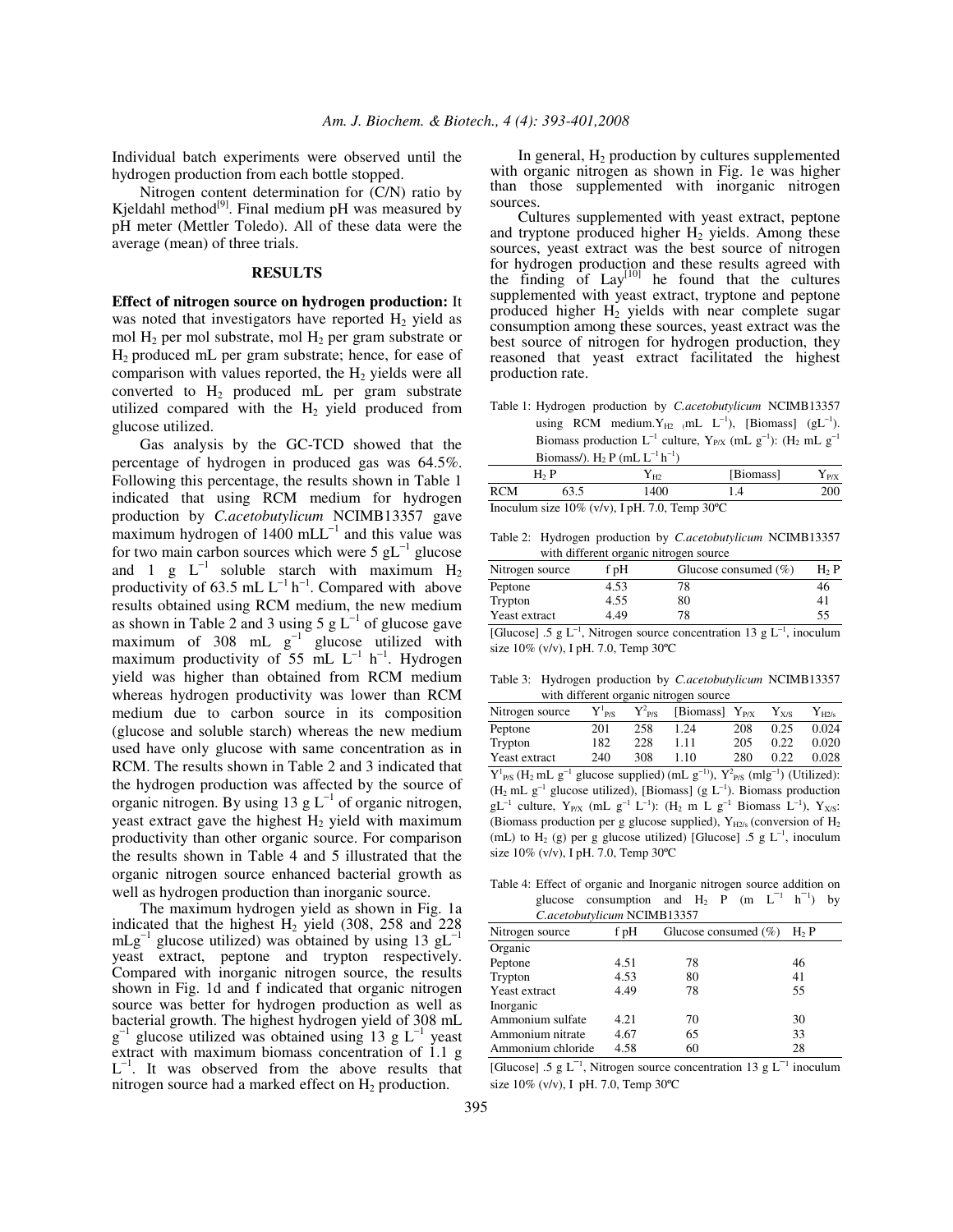The results of present study also agreed with Mongi *et al.*<sup>[11]</sup> they found the yeast extract using  $0.1\%$ was the best nitrogen source for hydrogen production and finally with Morimoto  $et$   $al$ <sup>[7]</sup> they reported that by using 0.2% of yeast extract, the hydrogen yield was the best among the nitrogen source they used. Lower final culture pHs for yeast extract as shown in Table 2 and 4 indicated that more acids was produced suggested that the substrate utilization was better for hydrogen production than other nitrogen sources.

Replacing organic with inorganic nitrogen sources resulted in poor  $H<sub>2</sub>$  production as well as bacterial growth. The results shown in Fig. 1a and e were fully agreed with a number of investigators that they have used inorganic nitrogen sources such as ammonium hydrogen carbonate<sup>[10,12-14]</sup> and ammonium chloride<sup>[15,16]</sup> in  $H_2$  fermentation media, their results indicated that the lower yield they obtained it might be due to the nitrogen source and the microorganism(s) they were used, others have shown that when ammonium chloride replaced peptone as a nitrogen

source,  $H_2$  yields are halved<sup>[17]</sup>. These observations were attributed their lower hydrogen yield to the composition of the nitrogen source in fermentation medium they used.

Table 5: Effect of Organic and Inorganic nitrogen source on  $H_2$ production by *C.acetobutylicum* NCIMB13357

| Nitrogen source   |     |     | $Y_{P/S}^1$ $Y_{P/S}^2$ [Biomass] $Y_{P/X}$ $Y_{X/S}$ $Y_{H2/s}$ |     |      |            |
|-------------------|-----|-----|------------------------------------------------------------------|-----|------|------------|
| Organic           |     |     |                                                                  |     |      |            |
| Peptone           | 201 | 258 | 1.24                                                             | 208 | 0.25 | 0.024      |
| Trypton           | 182 | 228 | 1.11                                                             | 205 | 0.22 | 0.020      |
| Yeast extract     | 240 | 308 | 1.10                                                             | 280 |      | 0.22 0.028 |
| Inorganic         |     |     |                                                                  |     |      |            |
| Ammonium sulfate  | 130 | 186 | 1.03                                                             | 181 | 0.2  | 0.016      |
| Ammonium nitrate  | 143 | 220 | 1.00                                                             | 220 | 0.2  | 0.020      |
| Ammonium chloride | 120 | 200 | 1.01                                                             | 198 | 0.2  | 0.0018     |

 $Y^1_{P/S}$  (H<sub>2</sub> mL g<sup>-1</sup> glucose supplied) (mL g<sup>-1)</sup>),  $Y^2_{P/S}$  (mL g<sup>-1</sup>) (Utilized):  $(H_2 mL g^{-1}$  glucose utilized), [Biomass] (g  $L^{-1}$ ). Biomass production g per L culture,  $Y_{P/X}$  (mL  $g^{-1}$  L<sup>-1</sup>): (H<sub>2</sub> ml per g Biomass per L),  $Y_{X/S}$ : (Biomass production per g glucose supplied),  $Y_{H2/s}$ : (conversion of  $H_2$ (mL) to H<sub>2</sub> (g) per g glucose utilized) [Glucose] .5 g  $L^{-1}$ , Nitrogen source concentration 13 g L<sup>-1</sup> inoculum size 10% (v/v), I pH. 7.0, Temp 30°C



Fig. 1: Effect of Organic Nitrogen Source (13 gL<sup>-1</sup>) on (a)  $H_2$  yield (mLg<sup>-1</sup>) (Utilized), (b) glucose consumption (%), (c)  $H_2P$  (m  $L^{-1}$  h<sup>-1</sup>) and (d) Biomass concentration (g  $L^{-1}$ ). [Glucose] .5 g  $L^{-1}$ , Nitrogen source concentration 13 g L<sup>-1</sup>, inoculum size 10% (v/v), I pH. 7.0, Temp 30°C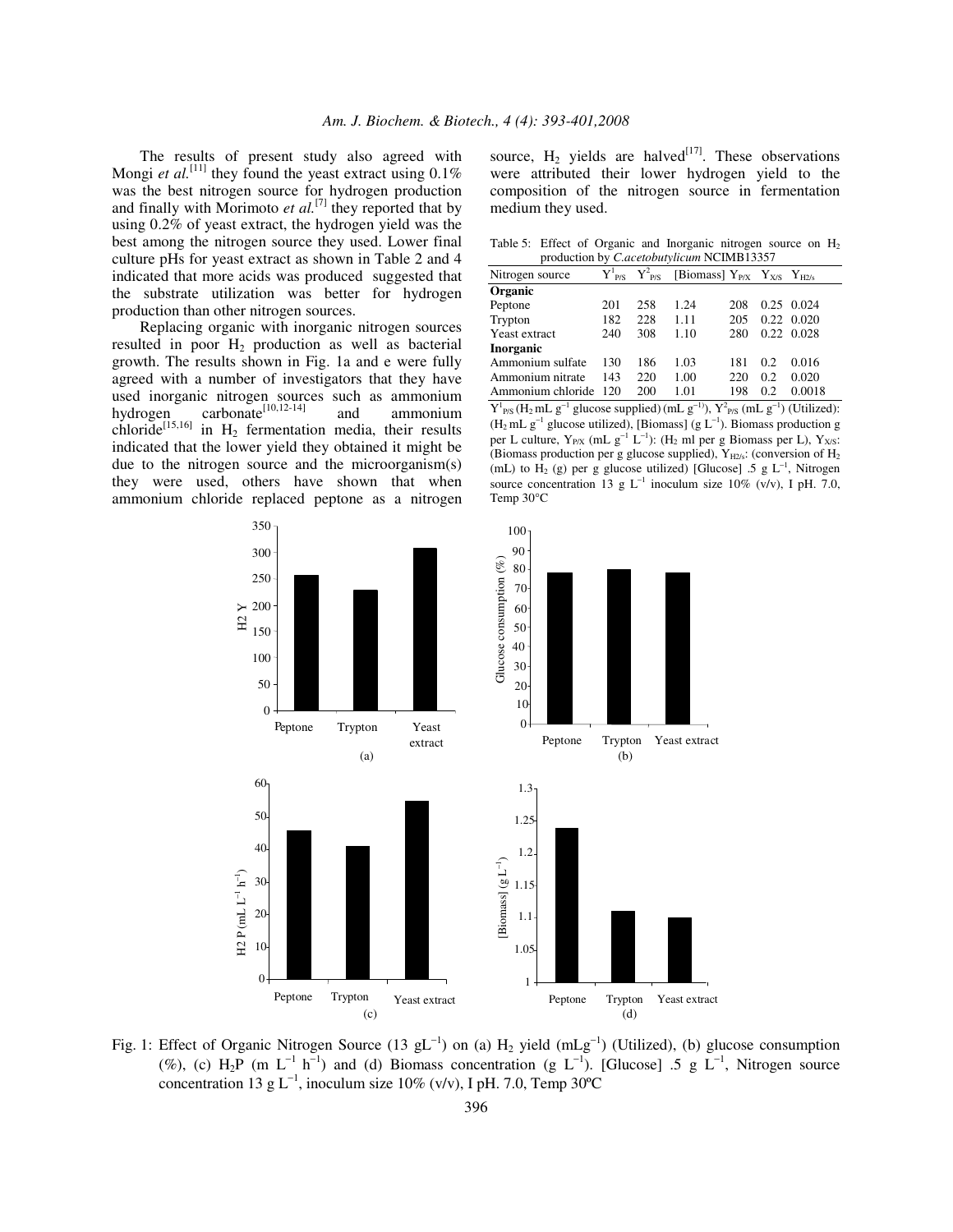

Fig. 1: Effect of Nitrogen Source (13g  $\exists$  each) on (e)  $H_2$  yield (mLg<sup>-1</sup>) (Utilized), (f) Glucose consumption (%), (g)  $H_2P$  (mlL<sup>-1</sup>h<sup>-1</sup>) and (h) Biomass concentration (gL<sup>-1</sup>).[Glucose] .5 gL<sup>-1</sup>, Nitrogen source concentration 13  $gL^{-1}$  inoculum size 10% (v/v), I pH. 7.0, Temp 30°C

It was reported by Stanbury *et al*.<sup>[18]</sup> that ammonium salt such as ammonium sulfate will usually produce acid conditions as the ammonium ion is utilized and the free acid will be liberated, whereas nitrates will normally cause an alkaline drift as they are metabolized like ammonium nitrate will first cause an acid drift as the ammonium ion is utilized, and nitrate assimilation is repressed. When the ammonium ion has been exhausted, there is an alkaline drift as the nitrate is used as an alternative nitrogen source. These reports showed that inorganic nitrogen source did changes in

**Effect of medium C/N ratio on hydrogen production:** The results had shown in previous section that organic nitrogen was better for hydrogen production as well as bacterial growth. The results shown in Table 6 and 7 demonstrated that the nitrogen concentration affect in both ways (increasing or decreasing) on hydrogen production as well as bacterial growth.

The results shown in Table 7 indicated that nitrogen source and its concentration (measured according to Kjeldahl method<sup>[9]</sup> have affected on the quantity of hydrogen production and showed that yeast extract was the best nitrogen source and  $5.0 \text{ g L}^{-1}$ 70 mg  $g^{-1}$  N<sub>2</sub> was the best concentrations for maximum hydrogen production. Following the Kjeldahl method<sup>[9]</sup>, nitrogen concentration in 5g of yeast extract has only 70 mg of nitrogen concentration (1g of YE have only 14 mg  $N_2$ . According to this ratio, the optimum C/N ratio of 70 C = 5 g  $L^{-1}$  was the best for maximum hydrogen production by *C.acetobutylicum* NCIMB13357.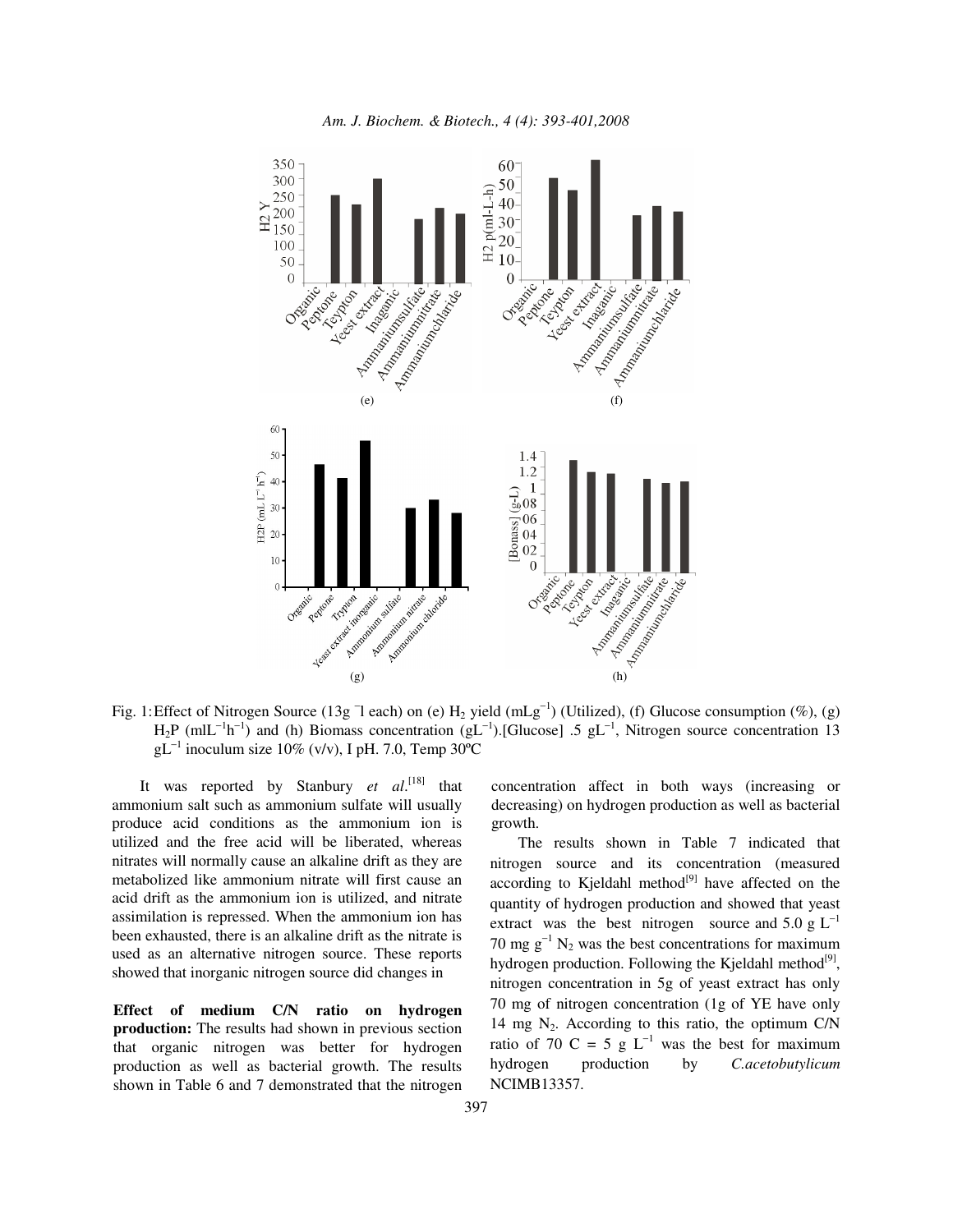Microflora requires a proper nitrogen supplement for metabolism during fermentation. However, the results shown in Table 5 indicated that organic nitrogen is the preferred nitrogen source. Whereas the results shown in Fig. 2a suggested that at C/N ratio of 70 the hydrogen yield was enhanced from 308 to 350  $mLg^{-1}$ glucose utilized. This finding fully agreed with the finding of Tanisho  $et$   $al$ <sup>[19]</sup> they reported that *Enterobacter aerogenes* st.E.82005 yielded 0.5 mole hydrogen from 1 mole glucose under glucose-peptone culture but when they change the peptone from 5-10  $gL^{-1}$ , the yield was enhanced to 1.16 mole H<sub>2</sub>/mole of glucose, they reasoned that for the substrate they used (Molasses) it might not contain sufficient nitrogen source for bacterial growth. Suggested that proper C/N ratio enhance the bacteria for more growth and substrate utilization, also with Aiyer $[20]$  he was studying the effect of C/N ratio on *Bacillus licheniformis* SPT 27 to produce alpha amylase.

Table 6: Effect of different C/N (Glucose/ Yeast Extract) ratio and its<br>  $\mathcal{L}_{\text{B}}$  ( $\mathcal{L}_{\text{B}}$ )  $\mathcal{L}_{\text{B}}$  ( $\mathcal{L}_{\text{B}}$ )  $\mathcal{L}_{\text{B}}$  ( $\mathcal{L}_{\text{B}}$ )  $\mathcal{L}_{\text{B}}$ ) −1 −1

| effect on glucose consumption and $H_2 P (mIL^{-1}h^{-1})$ |      |                          |        |  |  |
|------------------------------------------------------------|------|--------------------------|--------|--|--|
| $(C/N)$ ratio                                              | f pH | Glucose consumed $(\% )$ | $H2$ P |  |  |
| 36                                                         | 4.51 |                          | 49     |  |  |
| 71                                                         | 4.46 | 80                       | 70     |  |  |
| 143                                                        | 4.46 | 75                       | 52     |  |  |
| 238                                                        | 4.47 |                          | 49     |  |  |

[Glucose] (5 gL<sup>-1</sup>), inoculum size  $10\%$  (v/v), I pH. 7.0, Temp 30°C

Table 7: Effect of different C/N (glucose/ yeast extract) ratio and its effect on hydrogen production

| $(C/N)$ ratio | $Y^1$ <sub>P/S</sub> | $Y^2$ <sub>P/S</sub> | [Biomass] | ${\rm Y_{P/X}}$ | ${\rm Y}_{\rm X/S}$ | $Y_{H2/s}$ |
|---------------|----------------------|----------------------|-----------|-----------------|---------------------|------------|
| 36            | 225                  | 292                  | 1.15      | 254             | 0.23                | 0.028      |
| 71            | 280                  | 350                  | 1.22      | 287             | 0.24                | 0.032      |
| 143           | 227                  | 303                  | 1.03      | 294             | 0.20                | 0.028      |
| 238           | 214                  | 278                  | 0.84      | 331             | 0.17                | 0.024      |
|               |                      |                      |           |                 | $\sim$              |            |

 $Y^1_{P/S}$  (H<sub>2</sub> mL<sup>-1</sup> g glucose supplied) (mL g<sup>-1)</sup>),  $Y^2_{P/S}$  (mLg<sup>-1</sup>) (Utilized):  $(H_2 mL^{-1} g glucose utilized)$ , [biomass]  $(g L^{-1})$ . Biomass production g per L culture,  $Y_{P/X}$  (mL  $g^{-1}L^{-1}$ ): (H<sub>2</sub> mL per g Biomass per L),  $Y_{X/S}$ : (Biomass production per g glucose supplied),  $Y_{H2/s}$ (conversion of  $H_2$  (ml) to  $H_2$  (g) per g glucose utilized) [Glucose] .5 g  $L^{-1}$ , Nitrogen source concentration 13 g  $L^{-1}$ , inoculum size 10% (v/v), I pH. 7.0, Temp 30ºC



Fig. 2: Effect of (Glucose/ Yeast Extract) Ratio on (a)  $H_2$  yield (mL  $g^{-1}$ ) (Utilized), (b) Glucose consumption (%),(c)  $H_2P$ (ml  $L^{-1}$  h<sup>-1</sup>) and (d) Biomass concentration (g  $L^{-1}$ ). [Glucose] .5 g  $L^{-1}$ , inoculum size 10% (v/v), I pH. 7.0, Temp 30ºC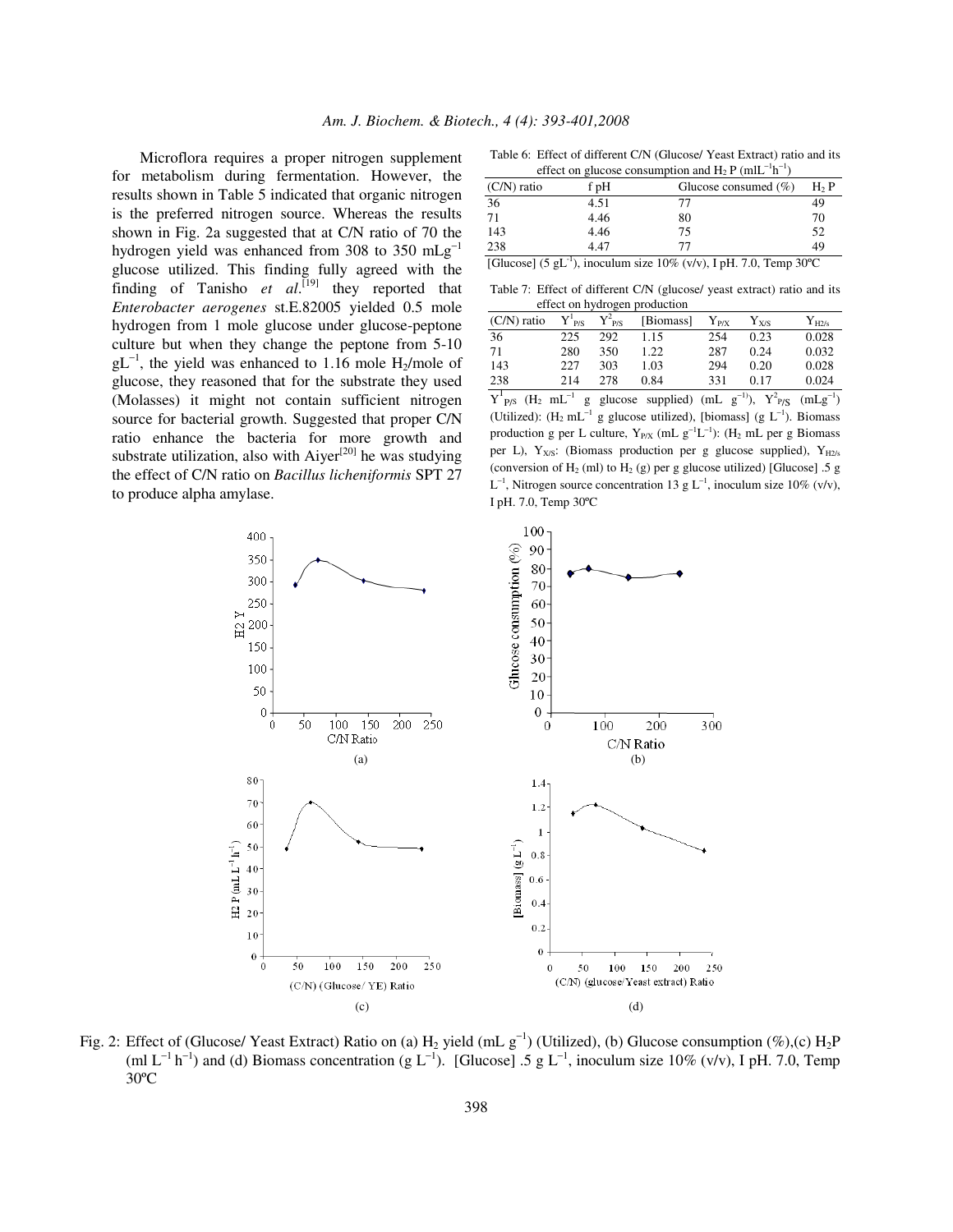He found that peptone and ammonium hydrogen phosphate as nitrogen source were the best among all organic and inorganic source they used with optimum C/N ratio of 1:1 was the sufficient to maximize the bacterial productivity of alpha amylase. Whereas, Gottschalk and Morris<sup>[21]</sup> reported that using ammonium as nitrogen source for solvent production, they stated that they failed to obtain significant levels of solvents, reasoned that to the ammonia/glucose ratio of the fermentation medium. They claimed that C/N ratio of the medium cannot induce the bacterium they used for solvent production. All of these finding suggested that proper C/N ratio should be used to get the maximum production of such product.

The results of present study agreed with Morimoto *et al*. [7] they reported by increasing the yeast extract from 0.2-0.4%, the hydrogen yield of 2.1 mol<sup>-1</sup> mole of glucose was increased by 30%, but with further increase to 0.8%, the hydrogen yield was decreased by 50%. They reasoned that to the nitrogen concentration in fermentation medium, since they used POME as substrate with mixed culture under thermophilic condition. Whereas Yokoi et al.<sup>[22]</sup> reported that, hydrogen was not produced by *C. butyricum* when they cultivate without nitrogen source, but with organic nitrogen but not from inorganic, above 0.1% of polypeptone, the hydrogen was produced and the amount of hydrogen was maximized to 2.4 mol/mole glucose, but when they reduce the polypeptone to 0.05%, the hydrogen yield decreased markedly suggested that the addition of this concentration 0.1% was necessary for maximum hydrogen production by *C. butyricum*.

Hydrogen productivity was enhanced as shown in Fig. 1c, g and Fig. 2c by using proper nitrogen source with proper C/N ratio from 55 m  $L^{-1}$   $h^{-1}$  using 13 g  $L^{-1}$ of yeast extract to maximum of 70 m  $L^{-1}$  h<sup>-1</sup> using 5 g  $L^{-1}$ .of yeast extract. Enhancement of bacterial productivity of hydrogen attributed to the biomass concentration which also was increased as shown in Fig. 1d and Fig. 2d from 1.1 g  $L^{-1}$  using 13 g  $L^{-1}$  of yeast extract to max of 1.22  $g L^{-1}$  using 5  $g L^{-1}$  of yeast extract suggested that proper C/N ratio enhanced the bacterial growth.

The results of this study indicated that by using Yeast extract as nitrogen source and with C/N ratio of 70, hydrogen yield by *C. acetobutylicum* NCIMB13357 was the best. Furthermore, increasing or decreasing of this ratio would adversely affect on both hydrogen production and bacterial growth.

### **DISCUSSION**

Organic nitrogen is a complex nitrogen source composed of a spectrum of peptides and free amino acids. During fermentation, these are taken up from the medium by the cell and directly incorporated into proteins or transformed into other cellular nitrogenous  $\frac{1}{2}$  constituents<sup>[11]</sup>. By contrast, the cell spends more energy and time in synthesizing amino acids for protein synthesis from inorganic nitrogen sources<sup>[11]</sup>. Among organic nitrogen sources, differences in protein and amino acid composition could have accounted for the differences in the production rates and yields observed. Yeast Extract comprises the water soluble components of the yeast cell, the composition of which is primarily amino acids, peptides, carbohydrates and salts. Yeast Extracts are rich in nitrogen, vitamins and other growth stimulating compounds and therefore are used as an ingredient in media for the cultivation of microorganisms

C/N ratio of 70 obtained in this study was higher than 47 obtained by Lin & lay<sup>[4]</sup> who found at a  $\text{C/N}$ ratio of 47, the hydrogen yield reached 600 mL  $g^{-1}$ sucrose. They attributed this increased by 500%, compared with the blank to proper C/N-ratio and that lead to enhancement of hydrogen production since they used mixed culture but for the bacterium we used in this study we found that at optimum C/N ratio of 70, hydrogen yield was the maximum and reached to 350  $mL g^{-1}$ glucose utilized 280 mL  $g^{-1}$  glucose; 2.24 mol  $H<sub>2</sub>/$  mol glucose with maximum increase in the yield of 308 to 350 mLg<sup>-1</sup> glucose utilized (240 to 280 mL g<sup>-1</sup> glucose) of 14%. Since sucrose is disaccharide and gave two times than glucose.

Finally the final  $H_2$  yield obtained by using the new medium was 280 mL  $g^{-1}$  glucose supplied 2.24 mol H<sub>2</sub>  $\text{mol}^{-1}$ glucose supplied): (According to Wooshin *et al.*<sup>[23]</sup>: Each 125 mL of  $H_2 \approx 1$  mole  $H_2$ , and that was higher than reported values in the literature for mesophilic species of clostridia as reported by Collet et al [24], and using glucose as substrate.

#### **CONCLUSION**

This study demonstrated that nitrogen source and proper C/N-ratio enhances hydrogen production. The hydrogen-producing microorganism activity exhibits a C/N-ratio-dependent characteristic. According to our results, a C/N-ratio of 70 gave the maximum hydrogen yield

#### **ACKNOWLEDGMENT**

The author would like the thank Universiti Kebangsaan Malaysia for financial assistance under grant No UKM-OUP-BTK-14/2007.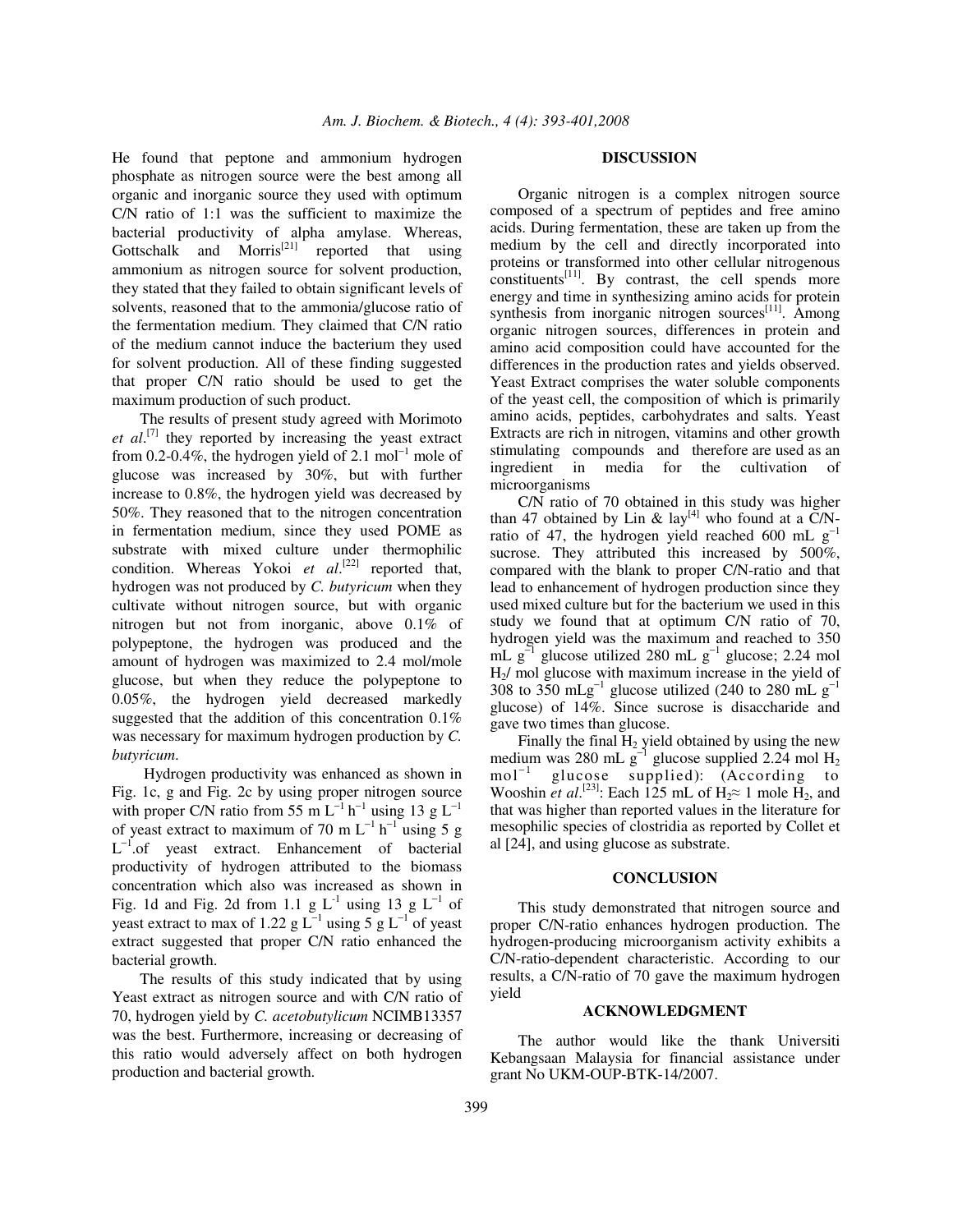## **REFERENCES**

- 1. Das, D. and T.N. Veziroglu, 2001. Hydrogen production by biological processes: A survey of literature. Int. J. Hydrogen Energ., 26: 13-28. DOI: 10.1016/S0360-3199(00)00058-6
- 2. Lin, C.Y. and R.C. Chang, 1999. Hydrogen production during the anaerobic acidogenic conversion of glucose. J. Chem. Technol. Biotechnol., 74: 498-500. http://direct.bl.uk/bld/PlaceOrder.do?UIN=062193 920&ETOC=RN&from=searchengine
- 3. Yadvika, Santosh, T.R. Sreekrishnan, Sangeeta Kohli, Vineet Rana. 2004. Enhancement of biogas production from solid substrates using different techniques-a review. Bioresource Technol., 95: 1- 10. DOI:10.1016/j.biortech.2004.02.010
- 4. Lin, C.Y. and C.H. Lay, 2004. Carbon/nitrogenratio effect on fermentative hydrogen production by mixed microflora. Int. J. Hydrogen Energy, 29: 41-45. DOI: 10.1016/S0360-3199(03)00083-1
- 5. Van Ginkel, S.W., J.J. Lay and S. Sung, 2001. Biohydrogen Production as a function of pH and substrate concentration. Env. Sci. Tech., 35: 4726-4730. http://direct.bl.uk/bld/PlaceOrder.do?UIN=106488 277&ETOC=RN&from=searchengine
- 6. Bisaillon, A., J. Turcotte, and P.C. Hallenbeck, 2006. The effect of nutrient limitation on hydrogen production by *Escherchia coli*. Int. Hydrogen Energ., 31: 1504-1508. DOI: 10.1016/j.ijhydene.2006.06.016
- 7. Morimoto, M., M. Atsuko, A.A.Y. Atif, M.A. Ngan, A. Fakhrul-Razi, S.E. Iyuke and A.M. Bakir, 2004. Biological production of hydrogen from glucose by natural anaerobic microflora. Int. J. Hydrogen Energy, 29: 709-713. DOI: 10.1016/j.ijhydene.2003.09.009
- 8. Miller, G.L., 1959. Use of dinitrosalicyclic acid reagent for determination of reducing sugar. Anal. Chem., 31: 426-429. DOI: 10.1021/ac60147a030
- 9. Greenberg, A.E., L.S. Clesceri and A.D. Eaton, 1992. American Public Health Association Standard Methods for the Examination of Water and Wastewater. 18th Edtn., American Public Health Association, Washington DC., pp: 1203-1207.ISBN: 08-755-32071.
- 10. Lay, J.J., 2001. Biohydrogen generation by mesophilic anaerobic fermentation of microcrystalline cellulose. Biotechnol. Bioeng., 74: 280-287.

http://direct.bl.uk/bld/PlaceOrder.do?UIN=098994 427&ETOC=RN&from=searchengine

- 11. Mongi, F., C. Edward, H. William, G. Gwang-Hoon and A. Almadidy, 2005. Influence of culture parameters on biological hydrogen production by Clostridium saccharoperbutylacetonicum ATCC 27021. World J. Microbiol. Biotechnol., 21: 855-862. DOI: 10.1007/s11274-004-5972-0
- 12. Chen, C.C., Lin, C.Y. and M.C. Lin, 2002. Acidbase enrichment enhancement on anaerobic hydrogen production process. Appl. Microbiol. Biotechnol., 57: 224-228. DOI: 10.1007/s002530100814
- 13. Logan, B.E., S.E. Oh, I.S. Kim and S. Van Ginkel, 2002. Biological hydrogen production measured in batch anaerobic respirometer. Environ. Sci. Technol., 36: 2530-2535. http://www.engr.psu.edu/ce/enve/publications/2002  $-Logan-etal-H<sub>2</sub>.pdf$
- 14. Lin, C.Y. and R.C. Chang, 2004. Fermentative hydrogen production at ambient temperature. Int. J. Hydrogen Energ., 29: 715-720. DOI:10.1016/j.ijhydene.2003.09.002
- 15. Oh, Y.K., E.H. Seol, J.R. Kim and S. Park, 2003. Fermentative biohydrogen production by a new chemoheterotrophic bacterium citrobacter sp. Y19. Int. J. Hydrogen Energ., 28: 1353-1359. DOI: 10.1016/S0360-3199(03)00024-7
- 16. Zhang, T., H. Liu, and H.H.P. Fang, 2003. Biohydrogen production from starch wastewater under thermophilic condition. J. Environ. Manage., 69: 149-459. DOI: 10.1016/S0301- 4797(03)00141-5
- 17. Ueno, Y., S. Haruta, M. Ishii and Y. Igarashi, 2001. Microbial community in anaerobic hydrogen-producing microflora enriched from sludge compost. Appl. Microbiol. Biotechnol., 57: 555-62.

http://www.ncbi.nlm.nih.gov/pubmed/11762604

- 18. Stanbury, P. F., A. Whitaker and S.J. Hall, 1994. Principles of Fermentation Technology. 2nd Edn., Butterworth-Heinemann, pp: 350. ISBN-10: 0080361315.
- 19. Tanisho, S., M. Kuromoto and N. Kadokura, 1998. Effect of  $CO<sub>2</sub>$  removal on hydrogen production by fermentation Int. J. Hydrogen Energ., 23: 559-563. DOI: 10.1016/S0360-3199(97)00117-1
- 20. Aiyer, D.P.V., 2004. Effect of C:N ratio on alpha amylase production by bacillus licheniformis SPT 27. African J. Biotechnol., 3: 519-522. http://www.academicjournals.org/AJB/PDF/Pdf20 04/Oct/Aiyer.pdf